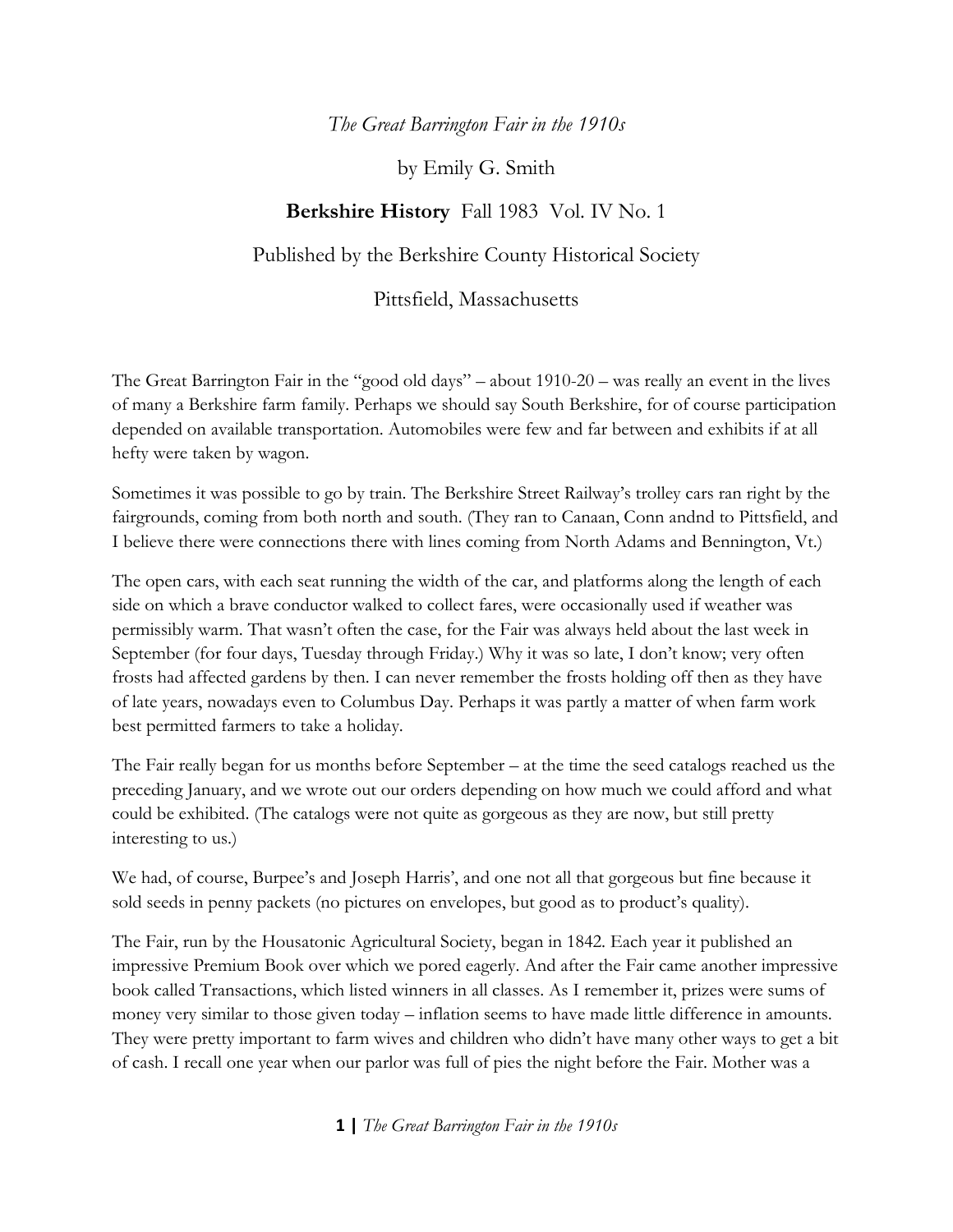very good pie maker and no doubt captured several prizes. She always exhibited "cumber sweet" and "tomato sour" (the former made from cucumbers after they had turned yellow and the latter from green tomatoes).

Recipes may have come from "Mrs. Rose's Cookbook," her copy of which by my day had become coverless. A fat book, it was made much fatter by Mother's stuffing in innumerable recipe clippings and those of her friends written usually in her large and very distinctive hand. At the Fair she also exhibited in the sewing classes. One year she was pleased to receive the blue ribbon for a table cloth darn.

My great grandfather Henry Smith, grandfather Henry Lee Smith and father Henry Smith were all presidents of the Housatonic Agricultural Society. One of the duties of the president in Father's time was to introduce the governor when he gave a talk to the audience in the grandstand. Getting ready to go to the Fair that morning was an ordeal for Father. That day a collar button or cufflink always rolled under the bureau or somewhere else out of sight and "Em" (Mother) always was called to come quickly or to locate it. There couldn't have been too much time to get dressed, because a large number of cows had to be fed and milked (by hand, of course) and stables cleaned before the early start to the Fair.

Our first impressions of the fair when we were youngsters came from what Father brought home to us before we were old enough to  $qo - a$  balloon and a squawker, and sometimes a toy whip. Later, when we were old enough to go, our first trips always included a ride on the merry-go-round.

Our spending money was pretty limited, so we could not often take in the sideshows or the other kinds of rides (I rode on the Ferris wheel just once) or the so-called games of skill. There were not so many kinds of rides or games as later. There were "guess your weight" men and cotton candy vendors. The midway was not much different from today's luscious odors of dinner cooking and corn popping and plenty of others; and terrible noises from some of the sideshows.

We ate our lunches in the grandstand.

Buildings were not too different from now, except that there was one more then – a large, two-story hall at the west side of the grounds which burned down later.

Thursday was Governor's Day, when almost always the governor of Massachusetts and his retinue visited the Fair. I can remember seeing Calvin Coolidge there, and hearing about Governor Foss and Governor Cox.

Nearly every school nearby closed on Friday for Children's Day.

Father always won a blue ribbon on his string of corn. After the best ears were selected, the husks were braided, making them one of the few kinds of recreation for Father. He won blue ribbons on them at Madison Square Garden in New York City, too.

**2 |** *The Great Barrington Fair in the 1910s*